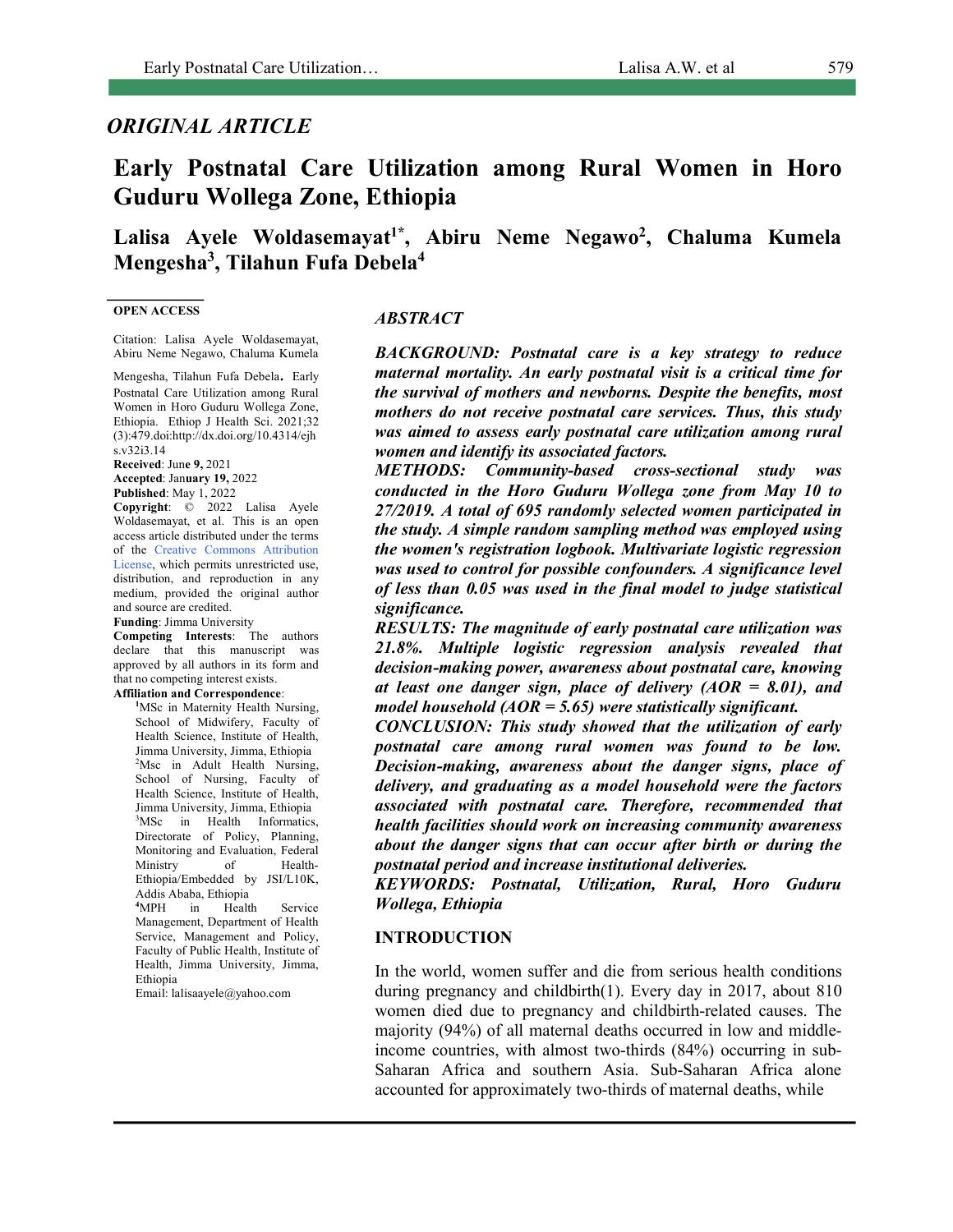population of 570,040 people; 50.1% of whom are males. There were one town administrative and nine rural districts in the zone.

Study population

The study populations were all randomly selected women who gave birth one year before the study period and who lived in the selected Kebele for at least six months were included in the study. Women with stillbirths were excluded from the study.

The sample size was determined using the single population proportion formula by considering the proportion of postnatal care 37.2%; a study from southern Ethiopia(14), the margin of error 0.05 and 95% confidence interval. Hence, the required sample size was 358. Since the multistage sampling was used, a design effect of 2was taken. After adding a 5% non-response rate, the final sample size was 752. Five Woredas were selected from nine by a lottery method. From these Woredas 21 Kebeles (lowest administrative level in Ethiopia) were selected by the lottery method. Proportional allocation was done for each Kebele based on estimated live births. To have individual study participants, simple random sampling was employed from the women's registration logbook that was served as a frame.

Data collection tools and measurement

The questionnaire was developed after reviewing different kinds of literature including World Health Organization (WHO) guidelines (3,12–17). The questionnaire consists of sociodemographic characteristics, awareness, and attitudes, health system, and obstetric-related variables. The outcome variable was assessed based on the binary outcome, with yes or no responses. A woman is considered as utilized if she gets early postnatal care service at least once during the first 7 days after childbirth for reasons relating to postpartum care. The attitude of women towards early postnatal was measured by asking four closed-ended questions with positive, neutral, and negative responses. Those women, who agreed/very agreed or answer positively, were considered as a positive attitude and those respondents very disagreed/disagreed or negatively responded were considered negative attitude. Those women who responded as neutral were also considered medium.

Data were cleaned and entered into EpiData version 3.1 and exported to SPSS version 20 for analysis. Both descriptive and inferential statistics were done. Descriptive analysis was done for socio-demographic variables. Bivariate logistic regression analysis was done to identify a candidate for multivariate analysis. Variables with a p-value of  $\leq 0.25$  were included in multivariable logistic regression analysis. Lastly, variables with a p-value of  $\leq 0.05$  in the final regression were considered as statistically significant associated with the outcome variable. Data quality management

To ensure the quality of data, a questionnaire was translated to the local language, training was given for data collectors and supervisors, a pre-test was done on 35 (5%) of the total sample size, and a necessary adjustment was made before used for actual data collection.

## **RESULTS**

Socio-demographic Characteristics

Out of 752women, 695 participated in the study yielding a response rate of 93%. Two hundred five (29.6%) of the respondents were in the age of 25-29 with the mean  $(\pm SD)$  age of 26. 98  $(\pm$ 5.34) years. Six hundred forty-six (93%) of study participants were married. The dominant ethnic group was Oromo (94%). Two hundred ninety-two  $(42\%)$  and  $250(36\%)$  of the respondents were followers of Protestant and Orthodox religions respectively (Table 1).

**The decision-making power**: Of the respondents, 152 (21.8%) utilized early postnatal care services. Among women who utilized the early postnatal care, the majority (72%) of them decide jointly with their husbands while nearly one-fifth (19%) of them decide by women themselves. Of women who do not utilize early postnatal care half (50%) of them decide jointly with their husband while about one-third  $(30\%)$ of them the decision to utilize health services was made by their husbands (Figure 1).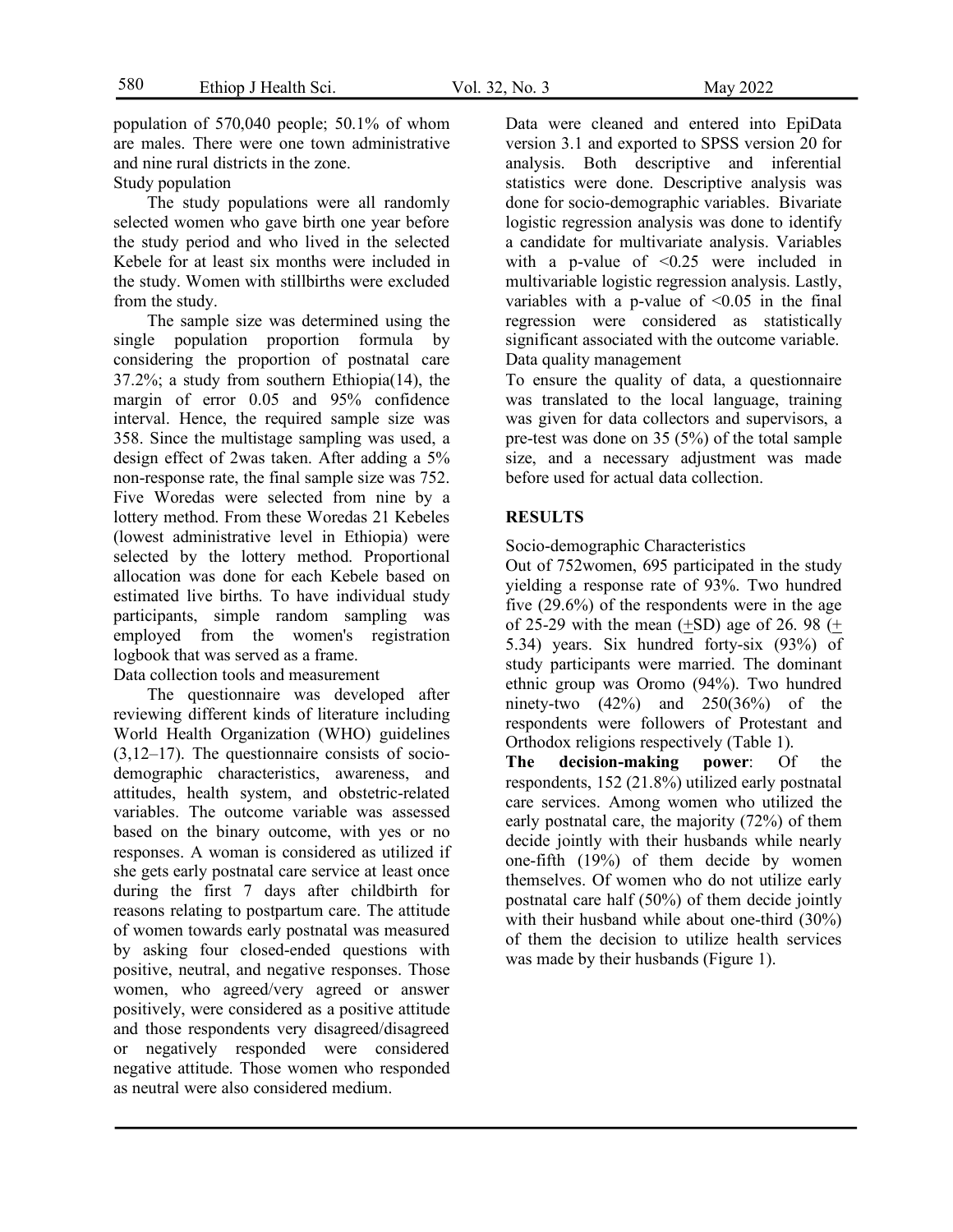| <b>Variables</b>       | <b>Categories</b>             | Frequency | $\frac{0}{0}$ |
|------------------------|-------------------------------|-----------|---------------|
| Age of mother          | $15-19$                       | 120       | 17.2          |
|                        | $20 - 24$                     | 168       | 24.2          |
|                        | 25-29                         | 206       | 29.6          |
|                        | 30-34                         | 130       | 18.8          |
|                        | $>=35$                        | 71        | 10.2          |
| Marital status         | Married                       | 646       | 93            |
|                        | Divorced                      | 26        | 3.8           |
|                        | Single                        | 23        | 3.2           |
| Ethnicity              | Oromo                         | 653       | 94            |
|                        | Amhara                        | 35        | 5             |
|                        | Tigre                         | 7         | $\mathbf{1}$  |
| Religion               | Protestant                    | 292       | 42            |
|                        | Orthodox                      | 250       | 36            |
|                        | Muslim                        | 153       | 22            |
| The education level of | Unable to read and write      | 247       | 35.5          |
| mothers                | Primary education             | 325       | 46.8          |
|                        | Secondary education and above | 123       | 17.7          |
| The education level of | Unable to read and write      | 167       | 24.1          |
| the father             | Primary education             | 311       | 44.7          |
|                        | Secondary education and above | 217       | 31.2          |
| Occupation of Mother   | Housewife                     | 632       | 90.9          |
|                        | Merchant                      | 56        | 8.1           |
|                        | Others*                       | $\tau$    | 1             |
| Occupation of father   | Farmer                        | 530       | 76.3          |
|                        | Merchant                      | 64        | 9.1           |
|                        | Government employee           | 71        | 10.2          |
|                        | Others**                      | 30        | 4.3           |
| Wealth status          | Richest                       | 101       | 14.5          |
|                        | Rich                          | 108       | 15.6          |
|                        | Middle                        | 142       | 20.4          |
|                        | Poor                          | 157       | 22.6          |
|                        | Poorest                       | 187       | 26.9          |

Table 1: Socio-demographic characteristics of study participants in Horo Guduru Wollega Zone, 2019(n=695).

\*Others: Daily laborer and student; \*\*others: Carpenter and government workers



*Figure 1: Bar graph depicting the power of decision making of mothers on the matter of early postnatal care (PNC) utilization in Horo Guduru Wollega zone, 2019(PNC users= 152).*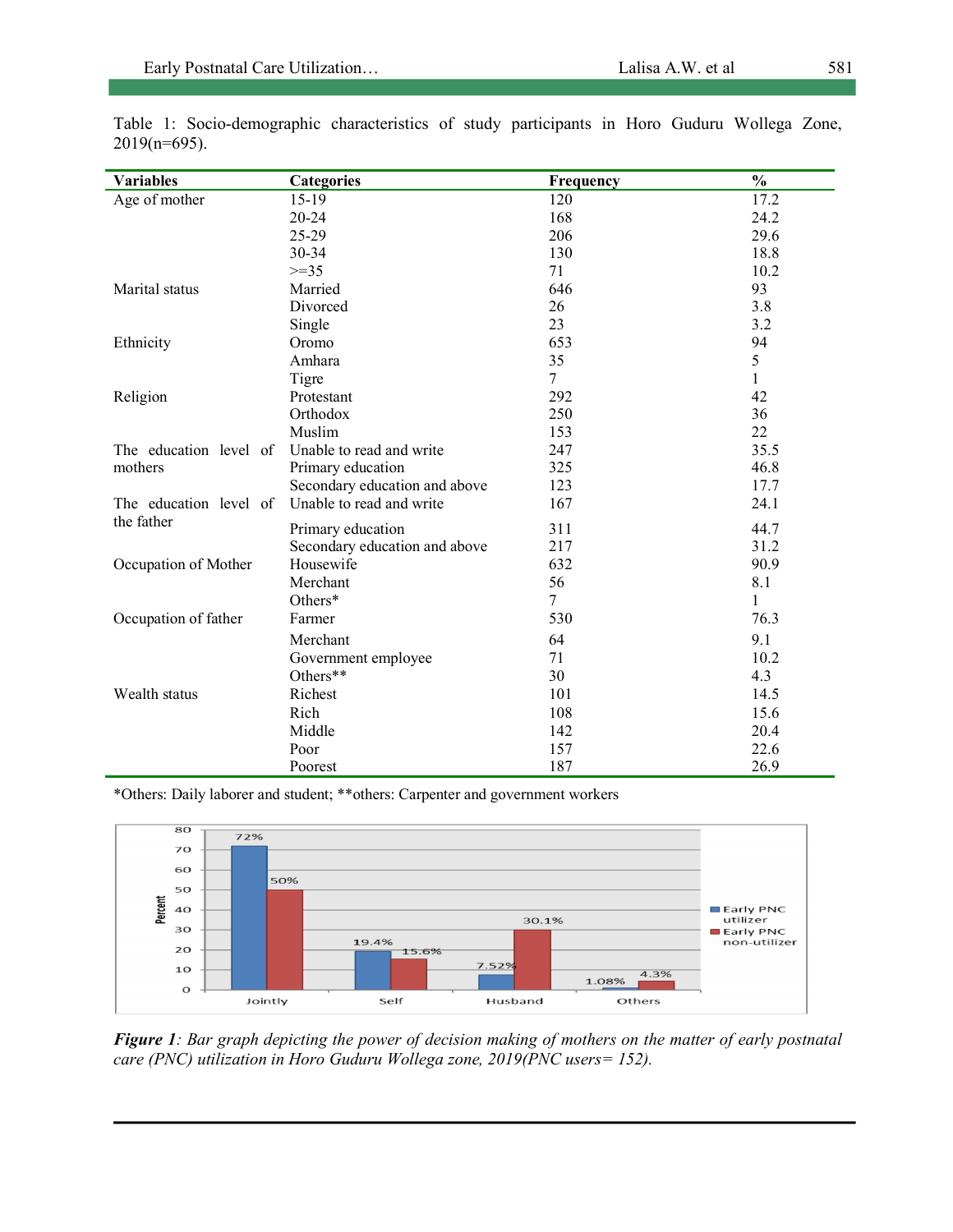| 582 | Ethiop J Health Sci. | Vol. 32, No. 3 | May 2022 |
|-----|----------------------|----------------|----------|
|-----|----------------------|----------------|----------|

**Awareness and attitude of women**: Among the study participants, 314(45.2%) of study participants had ever heard about early postnatal care services while about two-thirds (66.1%) of respondents know at least one danger sign. Four

hundred fifty-six (65.6%) of study participants know the availability of early postnatal service. Three fourth (75.3%) of the study, participants have a positive attitude towards the utilization of early postnatal care (Table 2).

Table 2: Awareness and attitude related factors among rural mothers in Horo Guduru Wollega Zone, 2019(n=695).

| <b>Variables</b>                            | <b>Categories</b> | N <sub>0</sub> | $\frac{0}{0}$ |
|---------------------------------------------|-------------------|----------------|---------------|
| Ever heard about early postnatal care Yes   |                   | 314            | 45.2          |
| service                                     | No.               | 381            | 54.8          |
| Know at least one danger sign               | Yes               | 459            | 66.1          |
|                                             | No                | 236            | 33.9          |
| Know the availability of postnatal care Yes |                   | 456            | 65.6          |
| service                                     | No.               | 239            | 34.4          |
| Attitude towards early postnatal care       | Negative          | 77             | 14            |
| services                                    | Moderate          | 60             | 10.8          |
|                                             | Positive          | 415            | 753           |

Health system-related characteristics: Four hundred seventy-one (67.7%) of women had given birth at home. The majority (84.4%) of study participants were graduated as a model family (the training given by health extension

workers on basic health care). Five hundred seventy-five (82.8%) of study participants reach the nearest health facility in less than one hour (Table 3).

Table 3: Health system-related characteristics among rural mothers in Horo Guduru Wollega Zone, 2019(n=695).

| <b>Variables</b>              | <b>Categories</b> | Frequency | $\frac{6}{9}$ |
|-------------------------------|-------------------|-----------|---------------|
| Place of delivery             | Home              | 471       | 67.7          |
|                               | Health facility   | 224       | 32.3          |
| Model Household               | Not graduated     | 108       | 15.6          |
|                               | Graduated         | 587       | 84.4          |
| Distance to a health facility | $\leq$ 1 hour     | 575       | 82.8          |
|                               | $>=1$ hours       | 120       | 17.2          |

**Obstetric characteristics**: From the respondents, 220(31.7%) of study participants had no antenatal care visit while 198(28.5%) had four times or more follow-up. The majority (87.1%) had no history of abortion. The mode of delivery for almost all (95.7%) of study participants was spontaneous vaginal delivery. More than half (57.5%) of women had desired pregnancy (Table 4).

Table 4: Obstetrics characteristics of rural mothers in Horo Guduru Wollega zone, 2019(n=695).

| <b>Variables</b> | <b>Categories</b> | <b>Frequency</b> | $\frac{6}{10}$ |
|------------------|-------------------|------------------|----------------|
| ANC follow-up    | No visit          | 220              | 31.7           |
|                  | Once              | 60               | 8.6            |
|                  | Twice             | 71               | 10.2           |
|                  | Three times       | 146              | 21             |
|                  | $>=$ 4 times      | 198              | 28.5           |
| Abortion history | No                | 605              | 87.1           |
|                  | Yes               | 90               | 12.9           |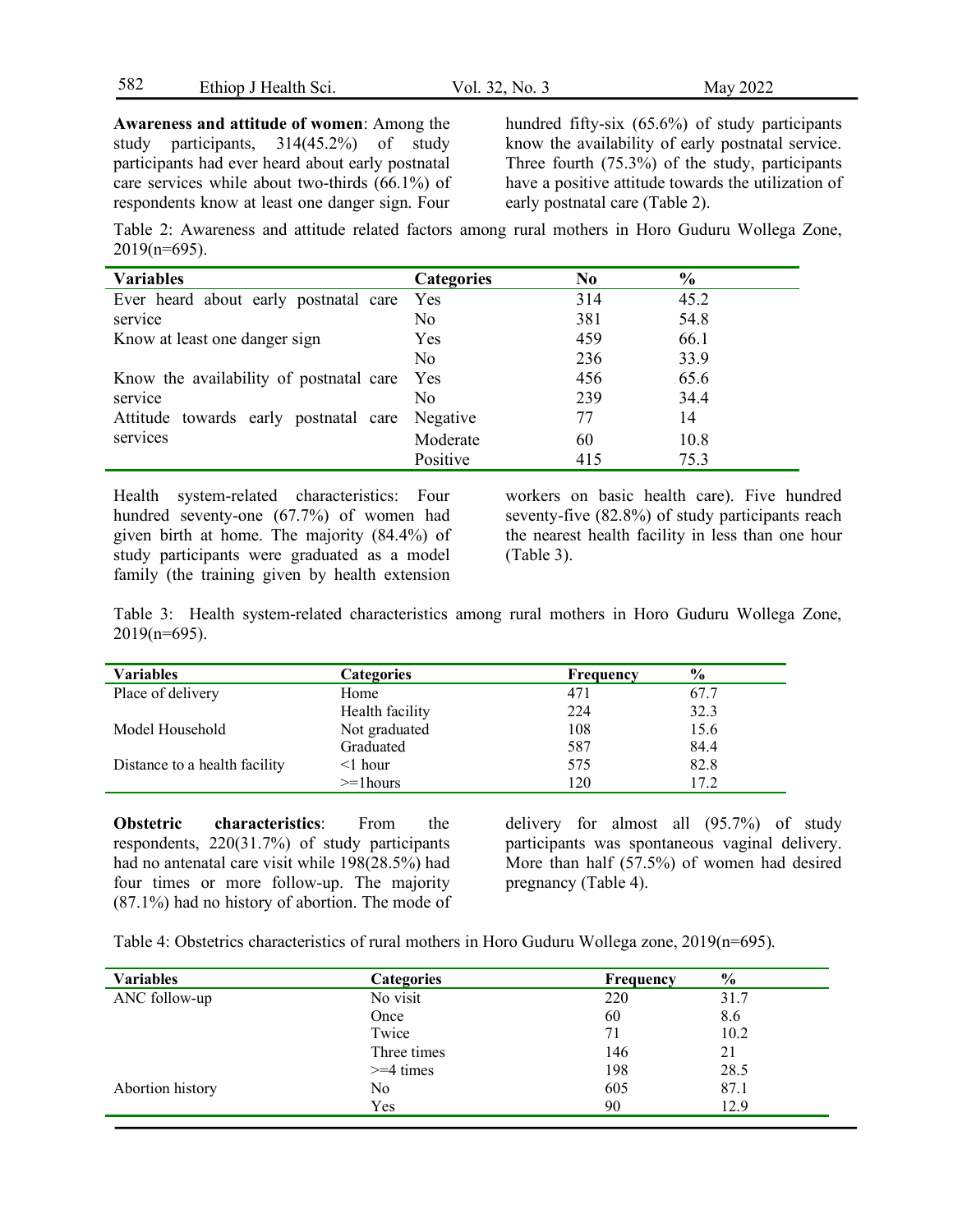| Mode of delivery    | Spontaneous vaginal delivery | 665 | 95.7 |  |
|---------------------|------------------------------|-----|------|--|
|                     | Forceps delivery or cesarean | 30  | 4.3  |  |
|                     | section                      |     |      |  |
| Desire to pregnancy | Wanted no more               | 149 | 21.5 |  |
|                     | Wanted later                 | 146 | 21   |  |
|                     | Wanted then                  | 400 | 57.5 |  |

**Factors association with postnatal care**: Among the variables, the decision-making power of women, awareness about postnatal service and knowing at least one danger sign, place of delivery, and graduating as a model household were significantly associated with early postnatal care utilization. By keeping other variables constant, women who make the decision jointly with their husband had 9.34  $(AOR = 9.34; 95\% \text{ CI: } 3.18, 27.39)$  times more likely to utilize early postnatal care as compared to women who decide by themselves. Women who had ever heard about the early postnatal service were 5.25 (AOR = 5.25; 95% CI: (2.09, 13.19) times more likely to utilize early postnatal care as compared to women who had no information about the services. Again, by adjusting other variables constant, women who knew at least one danger sign of not utilizing early postnatal care were  $3.41$  (AOR =  $3.41$ ; 95% CI: 1.80, 6.39) times more likely to utilize early postnatal care as compared to women who did not know the danger signs.

Place of delivery was also another factor that associates with the utilization of early postnatal care. Women who gave birth at the health facility were  $8.01(AOR = 8.01; 95\% \text{ CI}:$ 4.23, 15.20) times more likely to utilize early postnatal care as compared to women who gave birth at their home. Similarly, by keeping other variables constant, women from the model households who graduated after training on basic health extension program had 5.65 (AOR  $= 5.65$ ; 95% CI: 2.84, 11.23) times more likely to utilize early postnatal care as compared to those women who were from non-model households (Table 5).

Table 5: Factors associated with postnatal care service among mothers in Horo Guduru Wollega zone, 2019.

| <b>Variables</b>                | Categories                                | <b>Utilized</b><br>$N_0$ (%) | Non-<br>utilized<br>$N_0$ (%) | <b>COR (95%CI)</b>                     | <b>AOR</b> (95%CI)                           |
|---------------------------------|-------------------------------------------|------------------------------|-------------------------------|----------------------------------------|----------------------------------------------|
| Decision maker                  | Women<br>herself <sup>(a)</sup>           | 29(19.4)                     | 85 (15.6)                     | 1                                      |                                              |
|                                 | Her husband<br>Jointly<br>with<br>husband | 109(72)<br>12(7.5)           | 272(50)<br>163(30.1)          | .86(.49, 1.50)<br>4.96(2.31, 10.65)    | $.92$ $(.42, 2.01)$<br>$9.34(3.18, 27.39)$ * |
| Ever heard about                | Others<br>Yes                             | 2(1.1)<br>142(45.2)          | 23(4.3)<br>49(9)              | 4.96(.98, 25.21)<br>8.19 (4.60, 14.57) | 3.21(.45, 23.10)<br>$5.25$ $(2.09, 13.19)$ * |
| early postnatal care<br>service | No <sup>(a)</sup>                         | 172(54.8)                    | 494(91)                       | 1                                      |                                              |
| Knows at least one              | Yes                                       | 100(66.1)                    | 146(26.9)                     | 5.31 (3.41, 8.28)                      | 3.41 $(1.80, 6.39)$ *                        |
| danger sign                     | No <sup>(a)</sup>                         | 52(33.9)                     | 397(73.1)                     | 1                                      |                                              |
| Place of delivery               | Health<br>institution                     | 103(67.7)                    | 129(23.7)                     | $6.75$ $(4.29, 10.70)$                 | $8.013(4.23, 15.20)$ *                       |
|                                 | Home <sup>(a)</sup>                       | 49(32.3)                     | 414(76.3)                     | 1                                      |                                              |
| Model                           | Yes                                       | 128(84.4)                    | 283(52.2)                     | 4.96(3.04, 8.10)                       | $5.65$ $(2.84, 11.23)$ *                     |
| Household                       | No <sup>(a)</sup>                         | 24(15.6)                     | 259(47.8)                     | 1                                      |                                              |

 $*P<0.05$ , <sup>(a)</sup> = reference category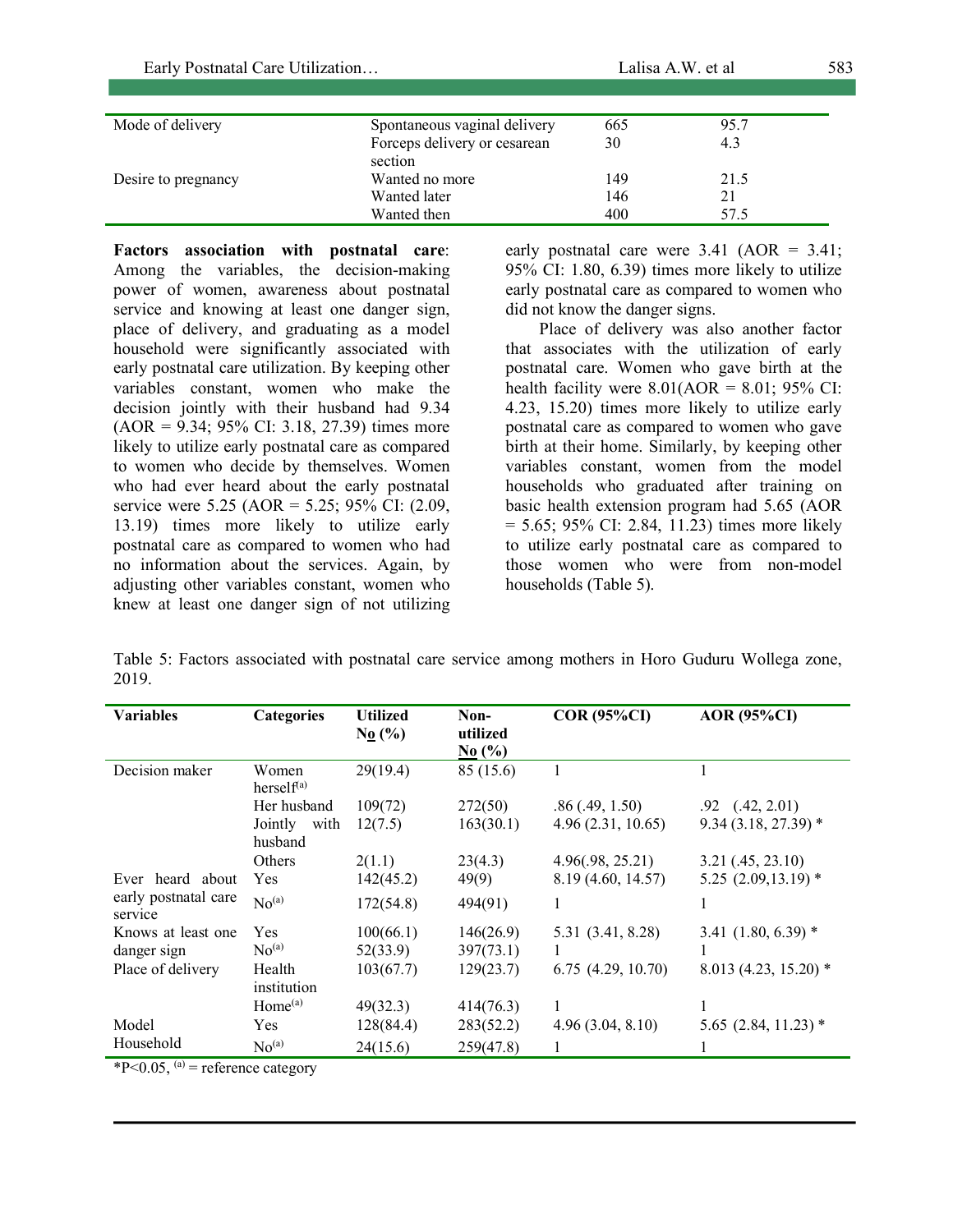## **DISCUSSION**

In this study, the magnitude of early postnatal care utilization was 21.8% (95%CI: 18.96%- 24.04%). Our finding was in line with a study conducted in the Asako district of Ethiopia, in which the magnitude of early postnatal care utilization was 23.7% (21). But this result is lower than other studies done in the country. Studies done in Debra Markos (20), Mekelle (16), Southern Ethiopia(22), and North Showa of Ethiopia (23) indicated its utilization was33.5%, 32.2%, and 28.4% respectively. The possible explanation for the difference might be due to the study area. Our study was exclusively done in rural areas. This study finding is also lower than the study done in Adigrat town, Tigrai region of Ethiopia. The result of early postnatal care utilization in Adigrat was 34.3% (13). The possible explanation for the difference was might be due to the study area which was done among town dwellers.

Keeping other variables constant, women who make the decision jointly with their husbands had 9.34 times more likely to use early postnatal care as compared to women who decide by themselves. This result is in line with the theory of joint decision, helps to bring together available information, reconcile objectives and then make an effective decision together (24,25). Areas in which women and their husbands make the decision jointly and areas where women decide by themselves utilization of early postnatal care are higher. In the areas where a decision is made only by a husband and other families, it is lower. The result is also in line with a study done in the Aseko district, Arsi zone of Ethiopia (21).

Women who had ever heard about the service were 5.25 times more likely to utilize postnatal care than women who had no information about the services. This study is in line with a study conducted by Debra Berhan and Shebe Sombo in which the early postnatal service has been affected by the awareness about service (26,27). Having information about one service facilitates its utilization(28). A woman who knew at least one danger sign of obstetric complication after birth had 3.41 times more likely to utilize early postnatal care as compared to those who did not know. The result was also

supported by other studies done in Debra Birhan and Halaba of Ethiopia in which the likeliness of utilizing postnatal service greater among women who knew danger signs  $(18,27)$ .

Our study revealed that woman who gave birth at the health institution was 8.01 times more likely to utilize early postnatal care than women who gave birth at home. The result was in line with other studies in the country and other parts of the world (15,20,27,29). During the institutional delivery women and her family get additional information about the health of the mother and newborn which may lead to use the service. Again, our result is supported by a study done in the Aseko district; in which mothers who gave birth in the health institutions are more likely to utilize early postnatal care services(21).

The result of the current study points out that, women who were from the model households had 5.65 times more likely to utilize early postnatal care than those women from nonmodel households. Model household is the approach by which household members get training on health extension programs in Ethiopia (30,31). The aim is to prevent disease and promote health to ensure the utilization of health services by enabling households to implement most health interventions. Households are graduate after fulfilling 75% of the health extension package (30). This might be the possible explanation why women from graduated households use postnatal care services more.

The study used a standard tool to measure the early postnatal care services. However, this study was not out limitation: although used standard tool for measurement and participants were assured confidentiality, the equal chance was not given for all women in the zone and nature of the cross-sectional study in which the timing snapshot is not guaranteed to be representative. Not with standing this limitation, we believe that our study has very important findings for strengthening the early postnatal care services for current health service deliveries in the study area and areas with similar settings.

In conclusion, our findings revealed that early postnatal care utilization in rural areas was found to be low. The utilization of early postnatal care was influenced by the decision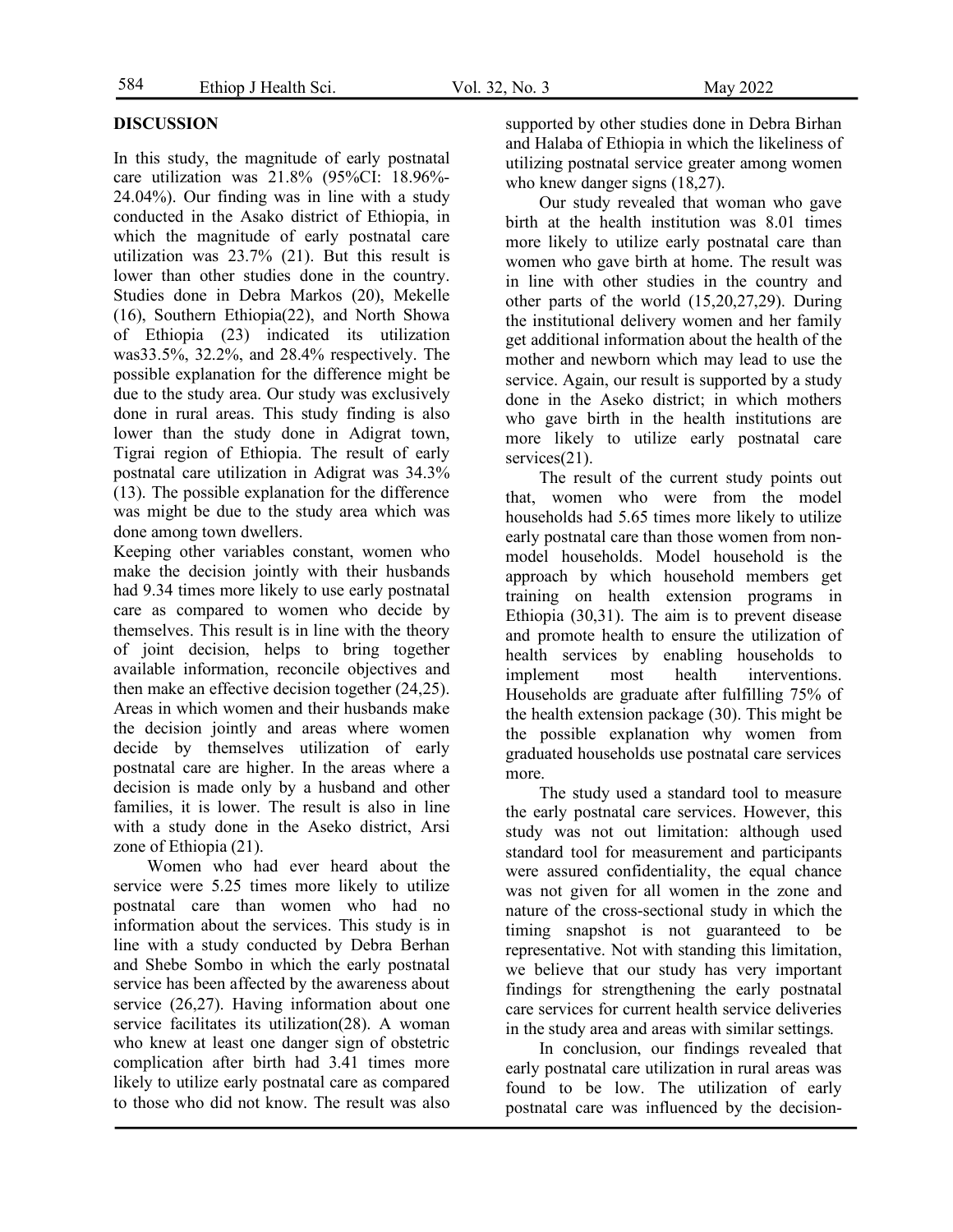making power of women, awareness related to postnatal service, knowledge of danger signs, attending a birth at a health institution, and graduating as a model household. Therefore, it is recommended that health facilities should work on increasing the community's awareness about the danger signs that can occur after birth or during the early postnatal period. Moreover, the concerned body should work on women's empowerment, since the decision-making power plays an important role in the utilization of early postnatal care.

## **ACKNOWLEDGMENTS**

We would like to thank Jimma University for financial support for the realization of this finding. We are also grateful to the Horo Guduru Wollega Zone Health Department for their cooperation. Special thanks and appreciation go to our respondents, data collectors, and supervisor.

## **REFERENCES**

- 1. WHO. Postnatal Care for Mothers and Newborns Highlights from the World Health Organization 2013 Guidelines. USAID from Am People. 2015;(April):1–8.
- 2. WHO, UNICEF, UNFPA WBG and the UNPD. Trends in maternal mortality 2000 to 2017. Vol. 390, The Lancet. 2017. S29 p.
- 3. WHO. Brief-postnatal-care-for-mothersand-newborns-highlights-from-the-WHO-2013-Guidelines. 2015;
- 4. Warren C, Daly P, Toure L, Mongi P. Opportunities for Africa's Newborns [Internet]. 2015. Available from: https://www.who.int/pmnch/media/publicati ons/oanfullreport.pdf
- 5. WHO. Counseling for Maternal and Newborn Health Care [Internet]. A Handbook for Building Skills. 2013. Available from: https://www.ncbi.nlm.nih.gov/books/NBK3 04190/
- 6. Ministry of the health of Ethiopia. Health Management Information System indicators. 2018;(June):15.
- 7. Chaka EE, Abdurahman AA, Nedjat S, Majdzadeh R. Utilization and Determinants of Postnatal Care Services in Ethiopia: A

Systematic Review and Meta-Analysis. *Ethiop J Health Sci.* 2019;29(1):935–44.

- 8. FMOH. ETHIOPIAN Emergency Obstetric and Newborn Care (EmONC) Assessment, Preliminary report, 2016, Addis Ababa, Ethiopia. 2016;(September):1–456. Available from: https://www.ephi.gov.et/images/pictures/do wnload2010/FINAL-EmONC-Final-Report-Oct25-2017.pdf
- 9. Geleto A, Chojenta C, Musa A, Loxton D. WOMEN's Knowledge of Obstetric Danger signs in Ethiopia (WOMEN's KODE): a systematic review and meta-analysis. Syst Rev. 2019;8(1):1–14.
- 10. Alemu T, Demena M, Assebe T, Rad M, Erchafo B. Early Postnatal Care Utilization and Associated Factors Among Mothers Who Gave Birth in The Last Twelve Months in Lemmo District, Hadiya Zone, Southern Ethiopia Corresponding Author\*. Vol. 11.
- 11. Central Statistical Agency. Mini Demographic and Health Survey. 2019.
- 12. Tiruneh GT, Worku A, Berhane Y, Betemariam W, Demissie M. Determinants of postnatal care utilization in Ethiopia: A multilevel analysis. *BMC Pregnancy Childbirth*. 2020 Sep 21;20(1).
- 13. Gebrehiwot TG, Mekonen HH, Gebru TH, Kiros KG, Gebresilassie B, Teklu G, et al. Prevalence and associated factors of early postnatal care service use among mothers who had given birth within the last 12 months in Adigrat town, Tigray, northern Ethiopia, 2018. *Int J Women's Health*. 2020;12:869–79.
- 14. Nigatu Regassa. Antenatal and postnatal care service utilization in Southern Ethiopia: A population-based study. *Afr Health Sci*. 2011;11(3):390–7.
- 15. Heyi WD, Deshi MM, Erana MG. Determinants of postnatal care service utilization in diga district, east wollega zone, western Ethiopia: a case-control study. *Ethiop J Reprod Heal*. 2018;10(4):52–61.
- 16. Gebrehiwot G, Medhanyie AA, Gidey G, Abrha K. Postnatal care utilization among urban women in northern Ethiopia : a crosssectional survey.  $2018;1-10$ .